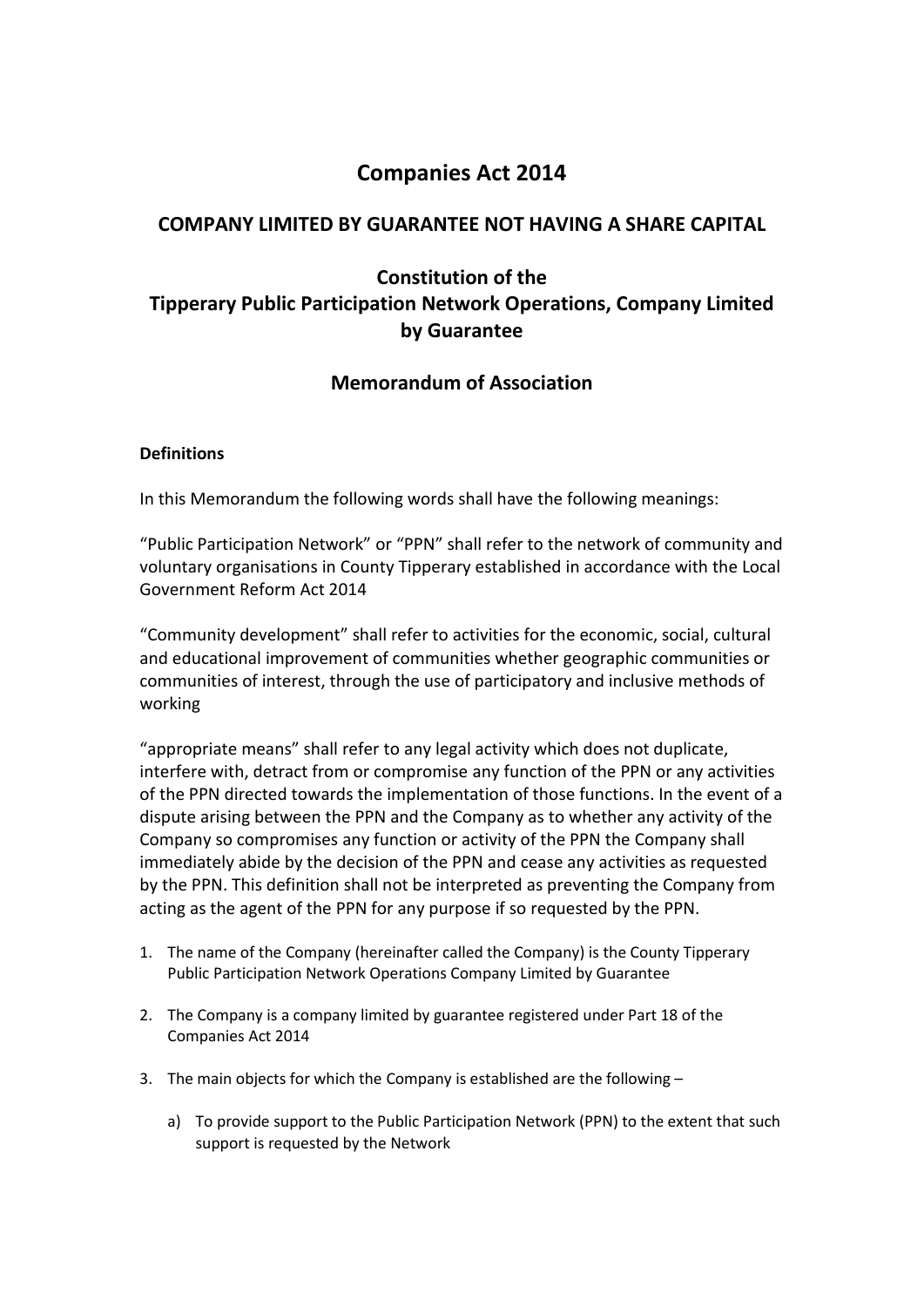- b) Generally to support through appropriate means, voluntary and community activity in the County of Tipperary through a community development approach and having particular regard to the economic, social, cultural and educational needs of the population.
- 4. The liability of the members is limited
- 5. Every member of the company undertakes to contribute to the assets of the company, if the company is wound up while he or she is a member or is wound up within one year after the date on which he or she ceases to be a member, for—

(a) the payment of the debts and liabilities of the company contracted before he or she ceases to be a member, and the costs, charges and expenses of winding up; and

(b) the adjustment of the rights of contributories among themselves,

such amount as may be required, not exceeding €1.

- 6. The Company shall in addition to the powers conferred on it by law have the following powers which are exclusively subsidiary and ancillary to the Main Object and which powers may only be exercised in promoting the Main Object. Any income generated by the exercise of these powers is to be applied to the promotion of the Main Object:
	- a) To employ on such terms and conditions as it sees fit such staff and other resources as may be necessary to achieve the objects of the Company and for its proper management and operation
	- b) To acquire by rental, lease, purchase, donation or otherwise, such property and effects as shall be necessary or expedient to attain those ends.
	- c) To acquire in any manner (including acquisition by purchase out of the funds of the Company) and hold any investments (being at the time of acquisition of a nature authorised by law for the investment of trust funds, or of a nature authorised by the trust of the fund out of which the same shall be acquired, or by the Donor of the same) and to apply the income thereof (subject to any trusts imposed by the Donor of, affecting the same) at the discretion of the Board for the preservation and maintenance of the property of the Company or any parts thereof, or for any of the objects of the Company.
	- d) To accept, seek and collect grants, subscriptions and donations by any means whatsoever (whether of real or personal estate) and devises and bequests for all or any of the objects aforesaid, and to sell or dispose of or (as far as permitted by law) to lease and accept surrenders or lease of and manage all real estate (including leaseholds) so received and not required to be, or capable of being occupied for the objects of the Company and generally to manage, invest and expend all moneys and property belonging to the Company.
	- e) To accumulate capital for any purposes of the Company and to appropriate any of the Company's assets to specific purposes, either conditionally or unconditionally. In the event of the Company having an intention to accumulate funds for a period in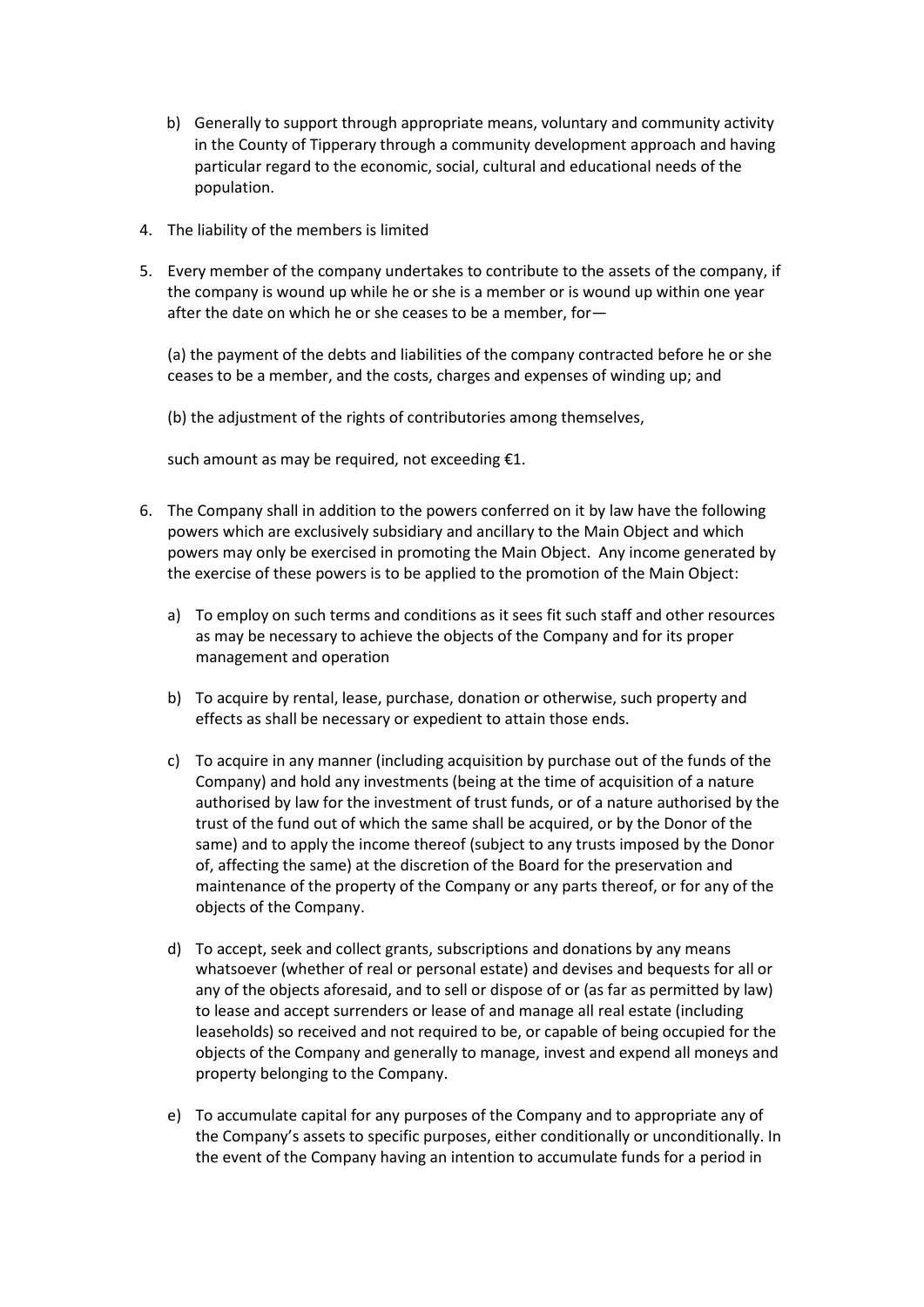excess of two (2) years, the prior permission of the Revenue Commissioners to such accumulation shall first be obtained.

- f) To borrow or raise or secure the payment of money on the security of its assets in such manner as the Company shall think fit.
- g) To act in concert or make any arrangements with any Department of State, Corporation, County Company, conservancy Fishery or other Local Authority, Public or Private Body, now or hereafter constituted, or with any resident in the neighbourhood of property of the Company with reference to any of the objects aforesaid and to accept payment of money from such bodies in furtherance of the objects of the Company and apply the same to such objects.
- h) To act as Trustees of any property, real or personal, for any of the above objects of the Company.
- i) To provide, build, endow, furnish and fit out with all necessary furniture, instruments and other equipment and to maintain and manage buildings and other structures in furtherance of the objects of the Company.
- j) To establish and support, and to aid in the establishment and support of any other association formed for all, or any of the objects of this Company which shall prohibit the distribution of its or their income and property among its or their members to an extent at least as great as is imposed on the Company under or by virtue of Clause 8 hereof.
- k) To adopt all such means including the granting of prizes, awards and donations and the promotion and provision of conferences, public and private meetings, discussions, publication and dissemination of books, writings, pamphlets, correspondence and the organisation and holding of exhibitions and productions, and the employment of all other types of visual and oral communication or publicising, making known, promoting and furthering the objects and proceedings of the Company, or any of them, as may seem expedient.
- l) To enter into a partnership or into any arrangement for sharing profits, union of interest, co-operation, joint venture, reciprocal concession or otherwise with any person, Company, society, trust or other partnership, carrying on or engaged in or about to carry on or engage in, any business or transaction capable of being conducted so as directly or indirectly to benefit the Company and which prohibits the distribution of its income and assets to at least as great a degree as the Company by virtue of Clause 8 hereof and to lend money or to guarantee the contracts of, or otherwise assist any such person, Company, society, trust or other partnership and to take over or otherwise acquire shares, stock, debentures or debenture stock and securities of any such person, Company, society, trust or other partnership and to sell, hold, re-issue with or without guarantee or otherwise deal with same.
- m) To do all such other lawful things as are incidental or conducive to the preservation and maintenance of the property of the Company or the attainment of the objects hereinbefore described, provided that in case the Company shall take or hold any property subject to the jurisdiction of the Revenue Commissioners, the Company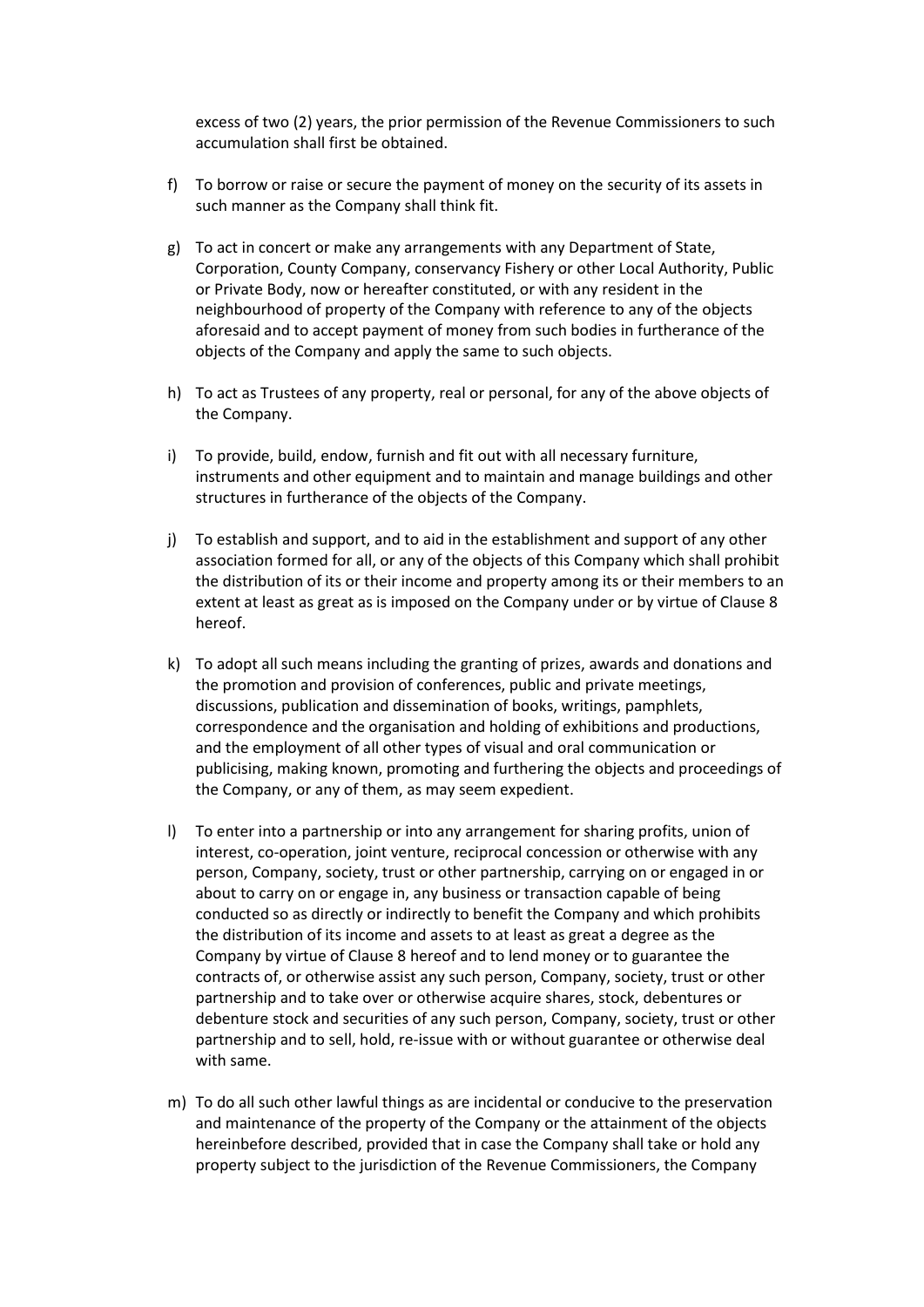shall, if required by the Commissioners, vest the same in special trustees thereof and provided that as regards any such property the Company shall not sell, mortgage, charge, lease, dispose of or otherwise deal with the same without such consent as may be required by law and or from the Commissioners; provided that the Company shall not support with its funds any object or regulation which if an object of the Company would make it a Trade Union.

### **WINDING UP**

7. If upon the winding up or dissolution of the Company there remains, after satisfaction of all its debts and liabilities, any property whatsoever, the same shall not be paid to or distributed among the members of the Company but shall be given or transferred to some other charitable institution or institutions having main objects similar to the main object(s) of the Company and which shall prohibit the distribution of its or their income and property among its or their members to an extent at least as great as is imposed on the Company, under or by virtue of Clause 8 hereof, such institution or institutions to be determined by the members of the Company at or before the time of dissolution, and if so far as effect cannot be given to such provision, then the property shall be given or transferred to some charitable object with the agreement of the Charities Regulator. Final accounts shall be prepared and submitted that will include a section that identifies and values any assets transferred along with the details of the recipients and the terms of transfer.

#### **INCOME AND PROPERTY**

8. The income and property of the Company, wherever derived, shall be applied solely towards the promotion of the main object(s) of the Company as set forth in this Constitution. No portion of the Company's income and property shall be paid or transferred directly or indirectly by way of dividend, bonus or otherwise howsoever by way of profit to members of the Company.

No Director shall be appointed to any office of the Company paid by salary or fees, or receive any remuneration of other benefit in money or money's worth from the Company. However, nothing shall prevent any payment in good faith by the Company of:

- a) reasonable and proper remuneration to any member, officer or servant of the Company (not being a Director) for any services rendered to the Company
- b) interest at a rate not exceeding !% above the Euro Interbank Offered Rate (Euribor) per annum on money lent by the Directors or other members of the Company to the Company
- c) reasonable and proper rent for premises demised and let by any member of the Company (including any Director) to the Company
- d) reasonable and proper out of pocket expenses incurred by any Director in connection with attendance to any matter affecting the Company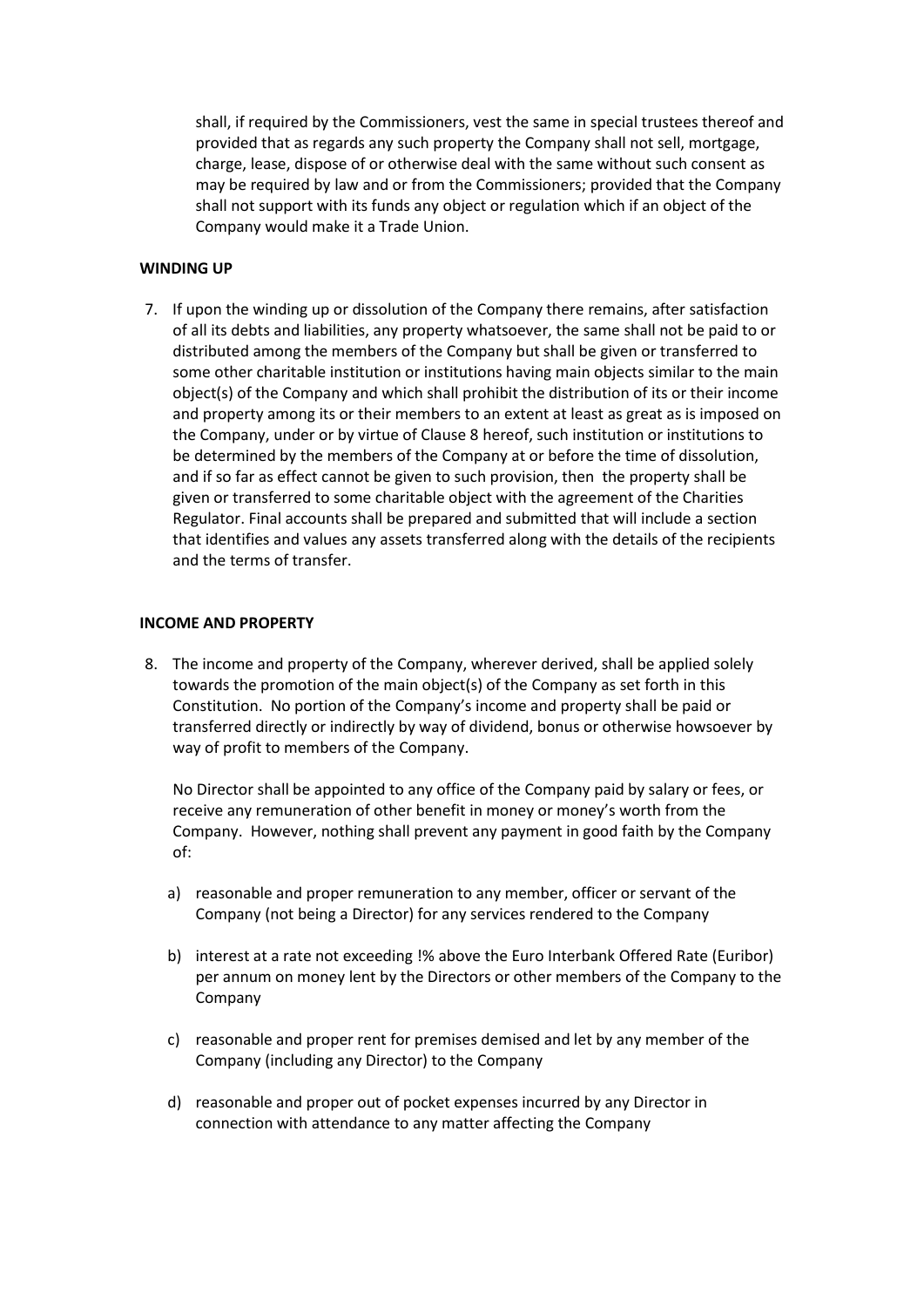- e) fees, remuneration or other benefit in money's worth to any Company of which a Director may be a member holding not more than one hundredth part of the issued capital of such Company
- f) Nothing shall prevent any payment by the Company to a person pursuant to an agreement entered into in compliance with section 89 of the Charities Act, 2009 (as for the time being amended, extended or replaced).

### **ADDITIONS, ALTERATIONS OR AMENDMENTS**

- 9. No addition, alteration or amendment shall be made to or in the provisions of this Memorandum of Association for the time being in force unless the same shall have been proposed as a Special Resolution at a General Meeting of the Company and adopted with not less than three-quarters of the members present voting in favour.
- 10. The Company shall ensure that the Charities Regulator has a copy of its most recent Constitution. If it is proposed to make an amendment to the Constitution of the Company which requires the prior approval of the Charities Regulator, advance notice in writing of the proposed changes shall be given to the Charities Regulator for approval, and the amendment shall not take effect until such approval is received.

## **KEEPING ACCOUNTS**

11. Annual audited accounts shall be kept and made available to the Revenue Commissioners and the Charities Regulator on request.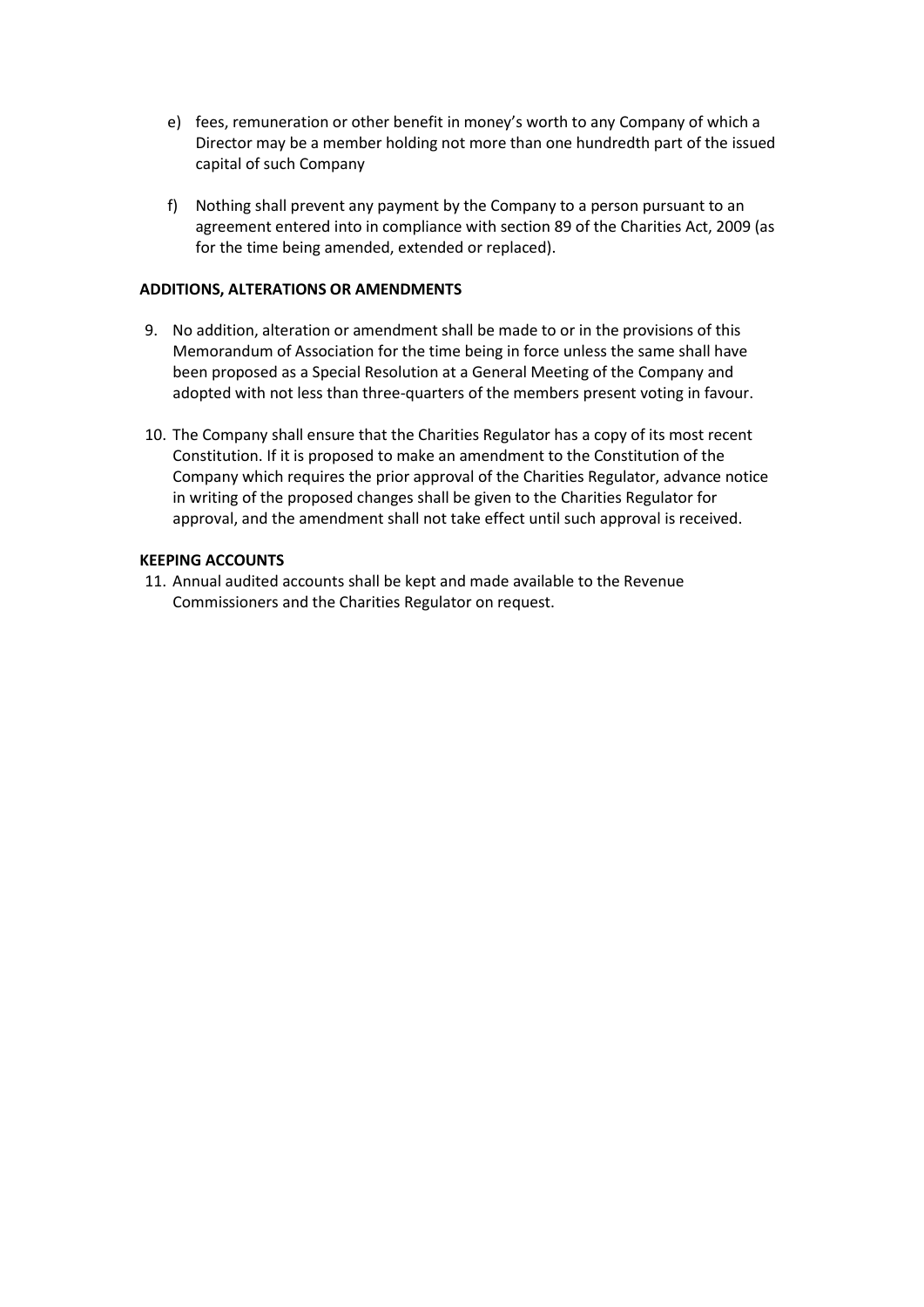## **ARTICLES OF ASSOCIATION**

The following regulations shall apply to the Company

#### **DEFINITIONS**

In these Articles the following words shall have the following meanings:

"the Act" – means the Companies Act 2014 or any statutory modification or amendment or re-enactment thereof for the time being in force.

"Board" means the Directors for the time being of the Company which body shall exercise all such powers and discharge all such duties of the Board of the Company.

"the Seal" means the Common Seal of the Company.

"Month" - means calendar month

"Member of the Company" shall be as defined in Article 1 below

"The Secretariat" shall be defined as the Secretariat of the County Tipperary Public Participation Network

"Secretary" means any person appointed to perform the duties of the Secretary of the Company

"Special resolution" is as defined in Section 191 (2) and (3) of the Act

Words importing the singular shall include the plural and words importing the masculine shall include the feminine and vice versa

Where reference is made in these Articles to a fraction of the membership of the Company or the Board and where such fraction does not constitute a whole number, the fraction shall be deemed to refer to the next highest whole number

A Member of the Company shall be deemed to be present at a meeting whether they are present in person or through the use of a proxy

Expressions referring to writing shall, unless the contrary intention appears, be construed as including reference to printing, lithography, photography and any other modes of representing or reproducing words in physical form.

#### **MEMBERSHIP**

1. For the purposes of registration the number of members of the Company is taken to be 15 but the Company may from time to time register an increase in numbers. The Members shall be as defined at Article 2 below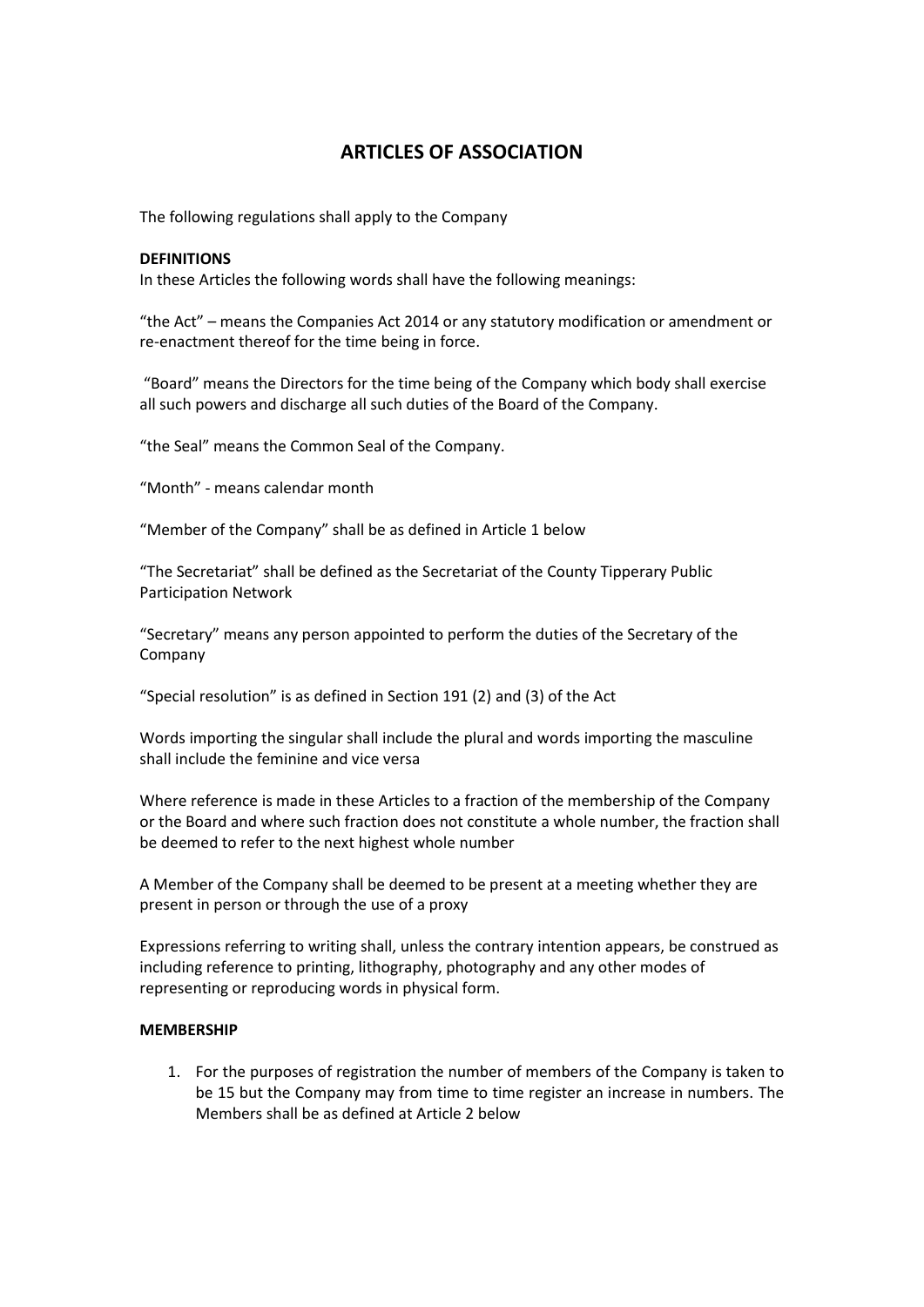- 2. Those members of the Board of Directors specified at Article 8 below shall be automatically deemed to be Members of the Company and membership shall be restricted to those persons.
- 3. A Member of the Company shall automatically cease to be a Member as soon as his position as a Member of the Board of Directors in accordance with Article below ceases.
- 4. Every Member shall use his best endeavours to promote the objects and interests of the Company and shall observe all the Company's regulations affecting his membership contained in or effective pursuant to these presents.
- 5. The rights of every Member shall be personal to himself and shall not be transferable, transmissible or chargeable by his own act, by operation of law or otherwise.
- 6. Any Member who for any cause whatsoever shall cease to be a Member shall remain liable for and shall pay to the Company all moneys which may become payable by him by virtue of his liability under this Articles of Association.
- 7. A Register shall be kept by the Company containing the names and addresses of all the Members, together with such other particulars as may be required by the Act.

#### **THE BOARD OF DIRECTORS**

- 8. The affairs of the Company shall be managed by a Board of Directors and the number of Directors shall be not less than 8 or more than 18. The first Directors shall be the persons named in the statement delivered to the Registrar of Companies pursuant to Section 22 of the Act. The Board of Directors shall be constituted as follows –
	- a. Not less than eight nominees of the PPN Secretariat. Such nominees may or may not be members of the Secretariat but shall be members of an organisation affiliated to the County Tipperary PPN.
	- b. Up to three members co-opted in accordance with Article 9 below
	- c. The term of office of members nominated in accordance with Article 8(a) above shall be three years save that the term of office of the first nominees shall be three years from the date of the first AGM of the company.
	- d. With the exception of the first nominated members, the term of office referred to at 8(c) above shall commence at the completion of the AGM following the date on which the said members are nominated and shall cease at the completion of the third AGM following the AGM at which their term of office commences.
	- e. The Secretary of the Company shall contact the PPN Secretariat not less than three months prior to the date of any AGM at which Members of the Board are to be nominated in accordance with Article 8(a) above and shall request that any process required to identify the said nominees is commenced and the outcome notified to the Company not less than 10 days prior to the AGM.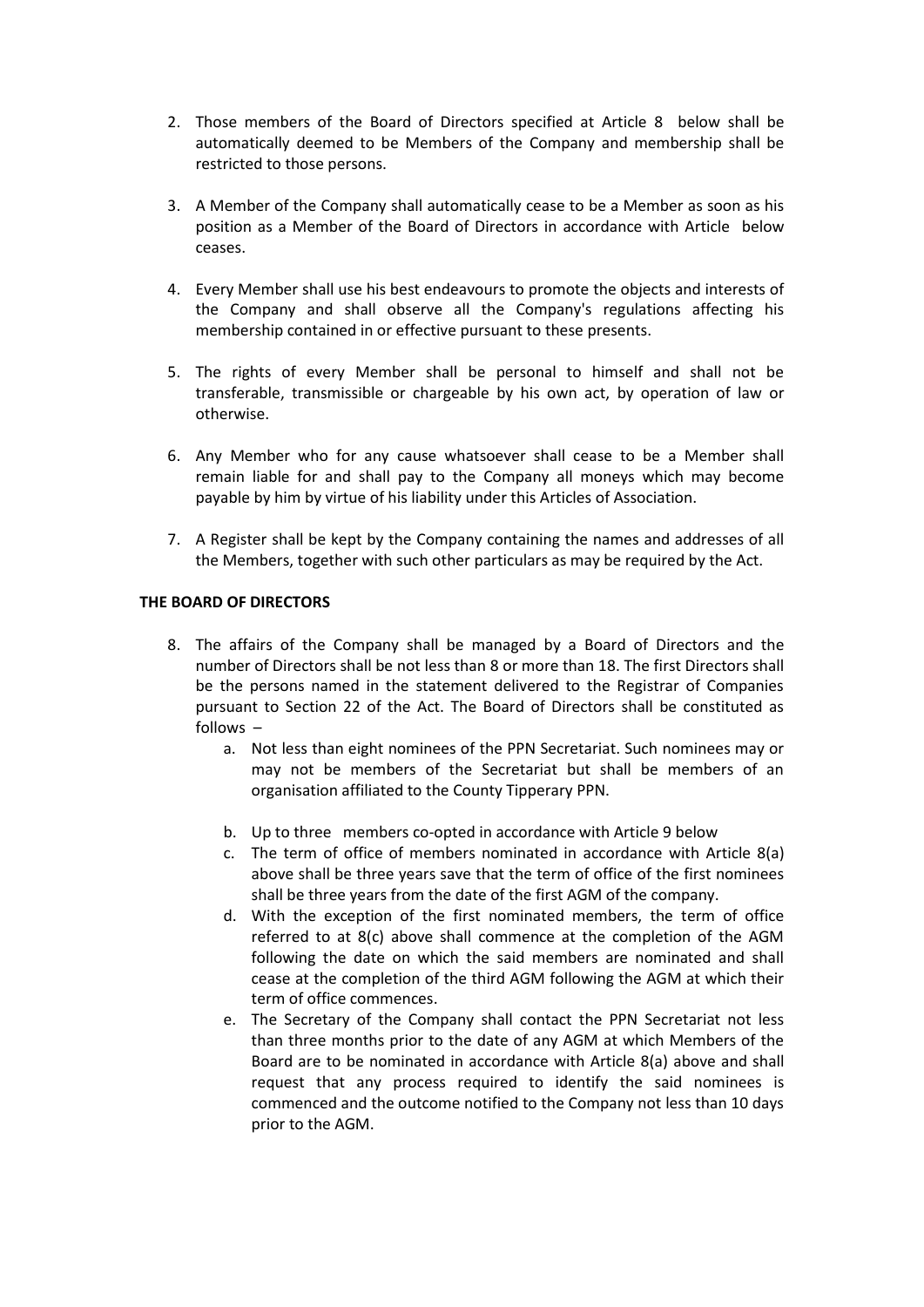- 9. (a) The Board shall have the power to co-opt up to three Directors in accordance with Article 8 (b) above. In considering whether to co-opt such members and who to co-opt, the Board shall have regard to the following –
	- i. Any part of the county, or any part of the community and voluntary sector not represented on the Board
	- ii. Any specific skills required by the Board at the time of co-option
	- iii. The need to promote gender balance and social inclusion

(b) Subject to Article 2 above, a Director co-opted under this Article shall have the same powers and responsibilities as any other Board member but shall remain in office only until the conclusion of the next Annual General Meeting following their co-option at which point they shall retire.

(c) Directors co-opted in accordance with Article 9 (a) above shall be eligible for continuing co-option by successive Boards without limit as to the number of times they are so co-opted. In considering whether to co-opt a Director for a second or subsequent year the Board shall have particular regard to paragraph (b) of this Article and a record shall be made in the minutes of the meeting at which such cooption is made, of the considerations that influenced the decision to make such cooption.

- 10. No remuneration shall be payable under any circumstances to any of the Directors in respect of his services as Director or on any Committee of Directors to which the Directors may delegate power under Article 19. The Directors may be paid all travelling, hotel and other expenses properly incurred by them in attending and returning from meetings of the Directors or any committee of the Directors or general meetings of the Company or otherwise in connection with the business of the Company.
- 11. The business of the Company shall be managed by the Directors, who may pay all expenses incurred in promoting and registering the Company and may exercise all such powers as are not, by the Act or by these Articles required to be exercised by the Company in General Meeting, subject nevertheless to the provisions of the Act and to such directions, not being inconsistent with the aforesaid provisions as the Company in General Meeting may (by special resolution) give. No such direction given by the Company in general Meeting shall invalidate any prior act of the Directors which would have been valid if that direction had not been given.

#### **OFFICERS OF THE BOARD**

12. (a) At the first meeting of the Board following each Annual General Meeting, the Board shall by nomination and secret ballot if required elect officers from amongst its elected members namely – Chairperson and such other officers as may be deemed necessary by the Board.

(b) In the event of no elected or nominated member of the Board being willing to act as Chairperson, the Board may co-opt a person to fill position. Any such person so co-opted shall be deemed to be a member of the Board and of the company.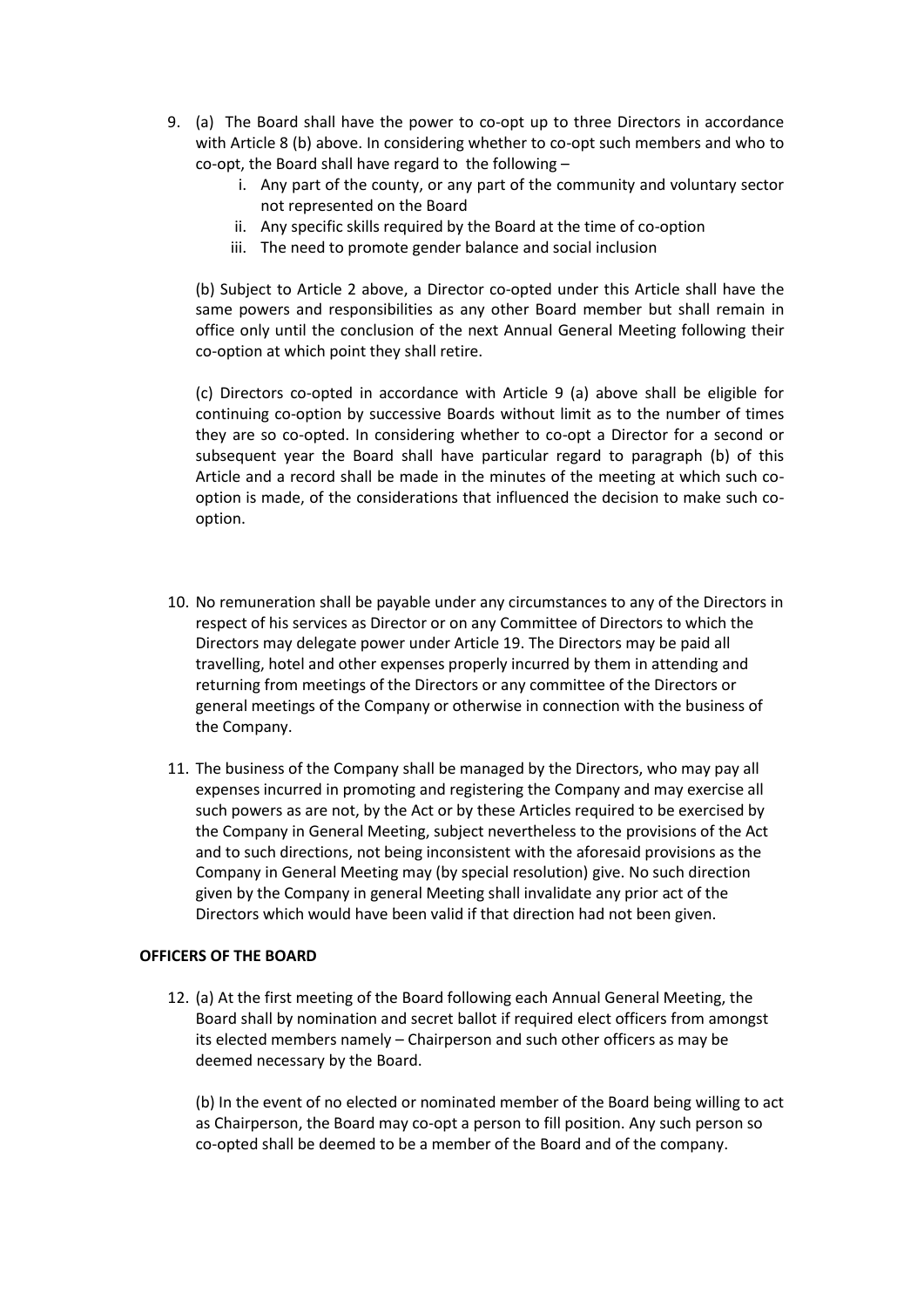- 13. In the event of no member of Board being willing or qualified to act as Secretary the Board may appoint a person or organisation to act in that capacity for such term and at such remuneration and upon such conditions as they think fit; and any Secretary so appointed may be removed by them.
- 14. A provision of the Act or these Articles requiring or authorising a thing to be done by or to a Director and the Secretary shall not be satisfied by its being done by or to the same person acting both as Director and as, or in place of, the Secretary.
- 15. The term of office of the Chairperson shall be one year.

## **CHAIRPERSON OF THE BOARD**

16. The Chairperson of the Board shall preside at all meetings of the Board of Directors and shall have the power on behalf of the Company to perform all acts and execute all documents to make effective decisions of the Board of Directors save the execution of financial instruments. The Chairperson shall be the primary representative of the Board and shall see that orders and resolutions of the Board are carried into effect.

## **TERMINATION OF OFFICE**

17. The office of Director shall be vacated if a Director ceases to be qualified for the position of Charity Trustee under Section 55 of the Charities Act 2009 or in the event of their submitting a letter to9 the Secretary indicating their wish to retire from the Board.

## **COMMITTEES**

- 18. Without prejudice to Section 40 of the Act, the Directors may, from time to time, appoint such Committees as it may consider necessary or expedient for the purposes of the Company and such Committees shall conduct their business in accordance with terms of reference, rules and procedures that shall be determined by the Board prior to the first meeting of the Committee. The Board shall also appoint a Convener of each such Committee who shall submit a written progress report on the work of the said Committee to each meeting of the Board unless otherwise directed by the Board.
- 19. Committees may co-opt members of the community considered suitable for the particular task being undertaken by the sub-committee subject to ratification by the Board.
- 20.

### **PROCEEDINGS OF THE BOARD**

21. The Board may meet together for the dispatch of business, adjourn and otherwise regulate their members as they think fit.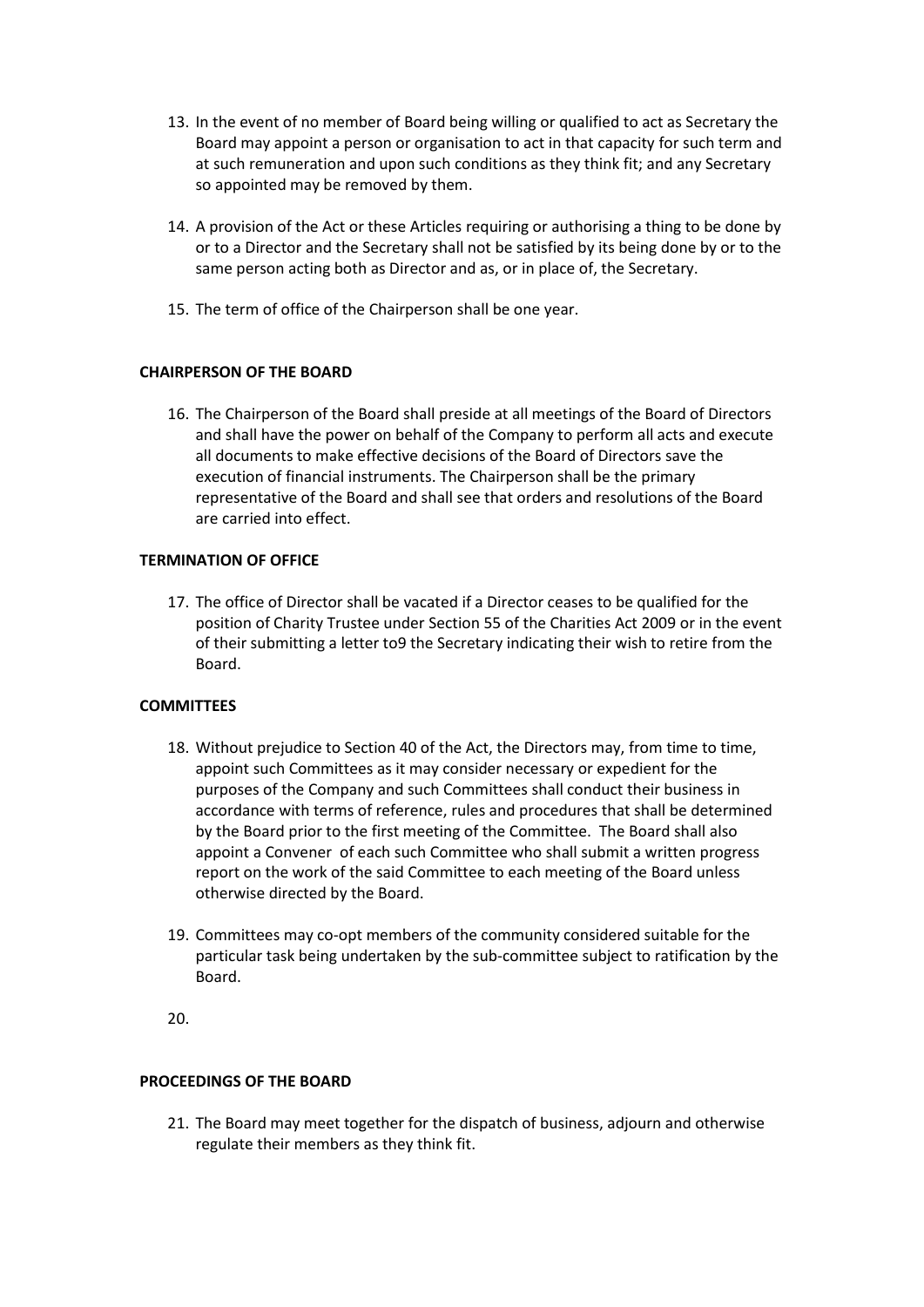22. The Board shall seek to achieve consensus regarding questions arising at any meeting and it shall be the duty of the Chairperson and all members to work to that end. In the event that consensus is not achieved that matter, unless it is declared by the Chairperson to be a matter of urgency, shall stand adjourned to the next meeting of the Board.

In the period between the Board meetings the Chairperson shall seek a consensus on the matter. At the Board meeting following that at which the question was adjourned, the question shall be decided by a majority of votes and in case of equality of votes, the Chairperson shall have a further or casting vote.

- 23. The Board shall meet as often as it considers necessary but not less than four times per year
- 24. No business shall be transacted at any Board Meeting unless a quorum is present when the meeting begins. Six or one third of the number of members of the Board whichever is the greater shall constitute a quorum for the purpose of any meetings of the Board properly convened.
- 25. If, within half an hour from the time appointed for a meeting, a quorum is not present, the meeting shall stand adjourned to the same day in the next week at the same time and place or such other place as the Chairperson may appoint and if at the adjourned meeting a quorum is not present within half an hour from the time appointed for the meeting, the members present shall be a quorum.
- 26. Two Board members may request a meeting of the Board, and the Secretary, on the requisition of two such members, shall summon such meeting.
- 27. The continuing Board may act notwithstanding any vacancy in their body, but if and so long as their number is below the number fixed by these Articles of Association as the necessary quorum of the members of the Board, the continuing members of the Board may act for the purpose of summoning a General Meeting of the Company but for no other purpose.
- 28. All acts done by any meeting of the Board or by any person acting as a member of the Board or any Sub-Committee shall, notwithstanding that it be afterwards discovered that there was some defect in the appointment of any such person acting as aforesaid, or that he or she or any of the Board was disqualified, be as valid as if every such person had been duly appointed.
- 29. The Board shall cause Minutes to be made in books provided for the purpose:
	- a) of all appointments of members of the Board and of officers of the Company made by the Directors.
	- b) of the names of the Board members present at each meeting of the Board or any Committee.
	- c) of all resolutions and proceedings at all meetings of the Company and of the Board and Committees.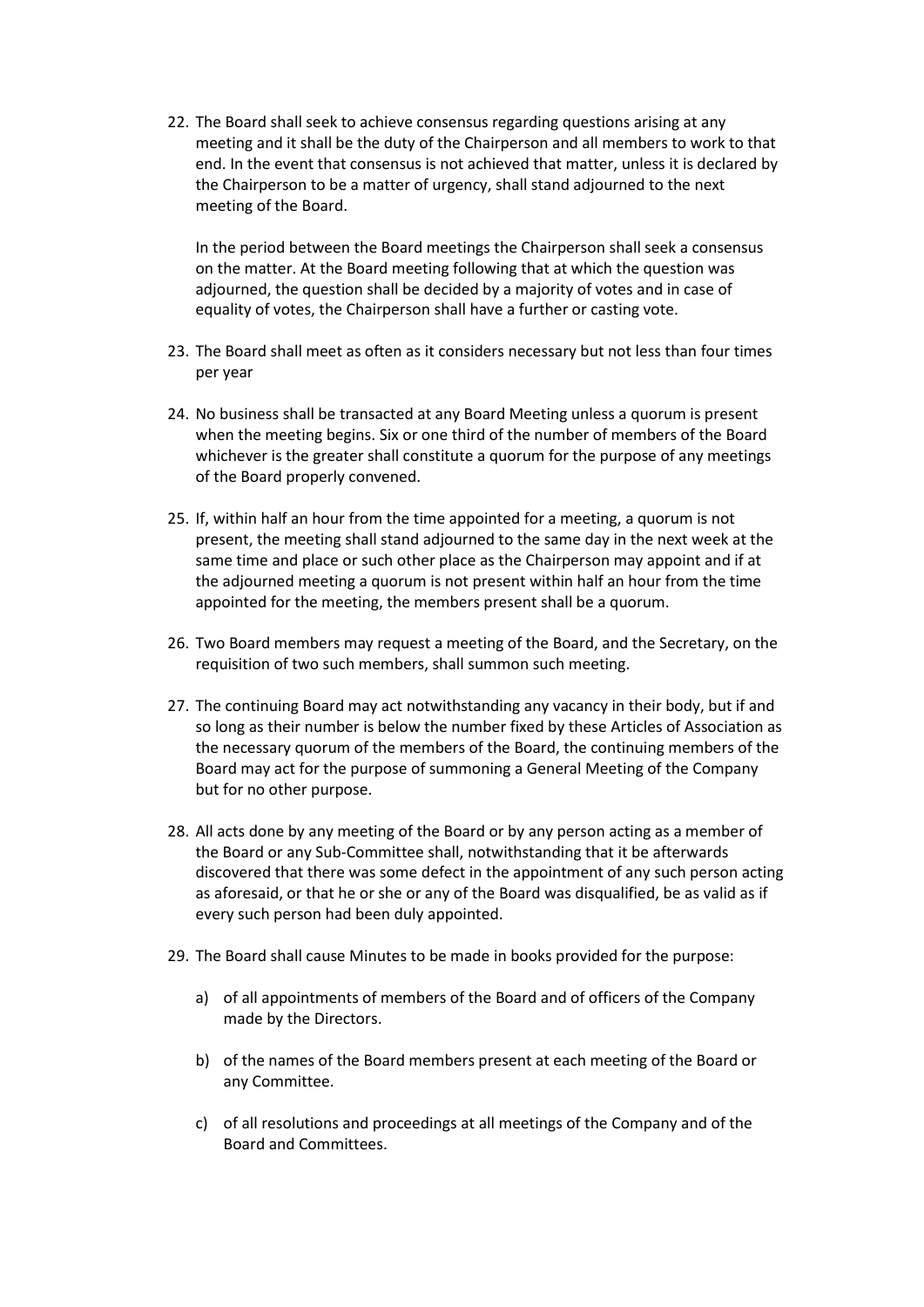- 30. The Board may, from time to time adopt such rules and procedures as it considers desirable for the management and well-being of any of its subsidiary activities.
- 31. A resolution in writing, signed by all the Directors for the time being entitled to receive a notice of a meeting of the Directors shall be as valid as if it had been passed at a meeting of the Directors duly convened and held. Any such resolutions in writing may consist of several documents in the like form each signed by one or more of the Directors and for all purposes shall take effect from the time when it was signed by the last Director.
- 32. A meeting of the Directors or of a Committee established by the Directors may consist of a conference between some or all of the Directors or, as the case may be, members of the Committee who are not all in one place but each of whom is able (directly or by means of telephonic, video or other electronic communication) to speak to each of the others and to be heard by each of the others and
	- a. A Director or member of a Committee taking part in such a conference shall be deemed to be present in person at the meeting and shall be entitled to vote and be counted in a quorum accordingly; and
	- b. Such a meeting shall be deemed to take place
		- i. where the largest group of those participating in the conference is assembled;
		- ii. if there is no such group, where the Chairperson of the meeting then is;
		- iii. if neither sub-paragraph (i) or (ii) applies, in such location as the meeting itself decides.

#### **GENERAL MEETINGS**

- 33. A General Meeting of the members of the Company shall be held once in every calendar year within a period of nine months of the Company's financial year's end at such date, at such place within the State and at such time as the Board may decide.
- 34. The above mentioned General Meeting shall be called an Annual General Meeting and all other General Meetings shall be called Extraordinary General Meetings.
- 35. The Board may, whenever they think fit, convene an Extraordinary General Meeting. An Extraordinary General Meeting shall also be convened if requested in writing by not less than one quarter of the members of the Company. If at any time there are not within the State sufficient members of the Board capable of acting to form a quorum, any member of the Board may convene an Extraordinary General Meeting in the same manner as nearly possible as that in which meetings may be convened by the Board of the Company.

#### **NOTICE OF GENERAL MEETINGS**

36. A meeting of the Company other than an adjourned meeting shall be called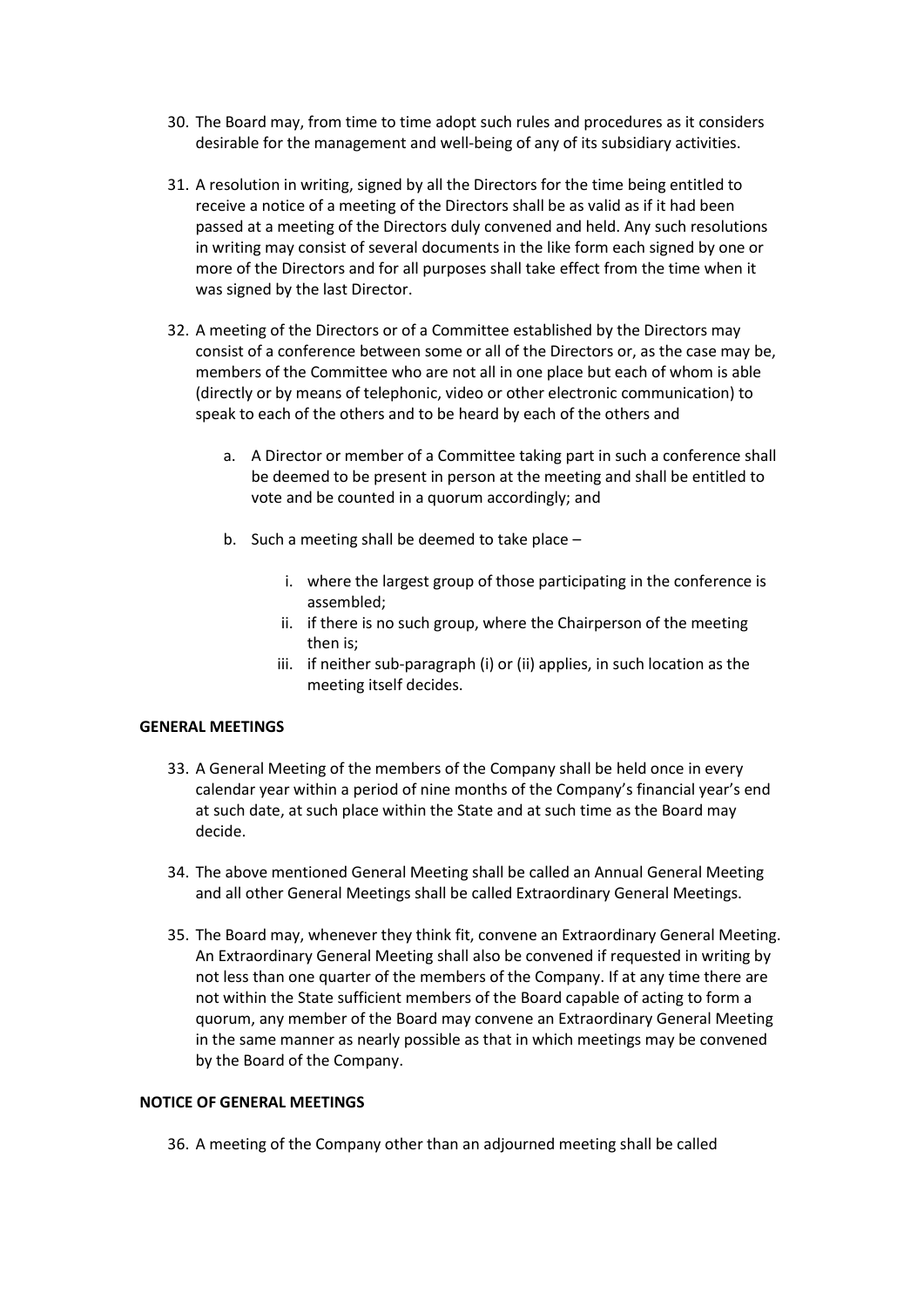- i) In the case of the Annual general Meeting or an Extraordinary General Meeting for the passing of a special resolution 21 days' notice
- ii) In the case of any other Extraordinary General Meeting, by not less than 7 days' notice
- 37. A meeting of the Company shall, notwithstanding that it is called by shorter notice than that specified in Article 36, be deemed to have been duly called if it is so agreed by all the members entitled to attend and vote at the meeting and unless no statutory auditors of the Company stand appointed in consequence of the Company availing itself of the audit exemption, the statutory auditors of the Company
- 38. Where notice of a meeting is given my posting it by ordinary prepaid post to the registered address of a member then, for the purposes of any issue as to whether the correct period of notice for that meeting has been given, the giving of the notice shall be deemed to have been effected on the expiration of 24 hours following posting.
- 39. In determining whether the correct period of notice has been given by a notice of a meeting, neither the day on which the notice is served nor the day of the meeting for which it is given shall be counted.
- 40. The notice of a meeting shall specify:
	- a. The place, date and time of the meeting;
	- b. The general nature of the business to be transacted at the meeting;
	- c. In the case of a proposed special resolution, the text or substance of that proposed special resolution and
	- d. With reasonable prominence a statement that:
		- i. A member entitled to attend and vote is entitled to appoint a proxy using the form set out in Section 184 of the Act or, where that is allowed, one or more proxies to attend, speak and vote instead of him or her;
		- ii. A proxy need not be a member;
		- iii. The time by which the proxy must be received at the Company's registered office or some other place within the State as is specified in the statement for that purpose.
- 41. The accidental omission to give notice of a meeting to, or the non-receipt of notice of a meeting by any person entitled to receive notice shall not invalidate the proceedings of the meeting.

#### **PROCEEDINGS AT GENERAL MEETING**

42. No business shall be transacted at any General Meeting unless a quorum is present when the meeting begins. Six or one third of the Members of the Company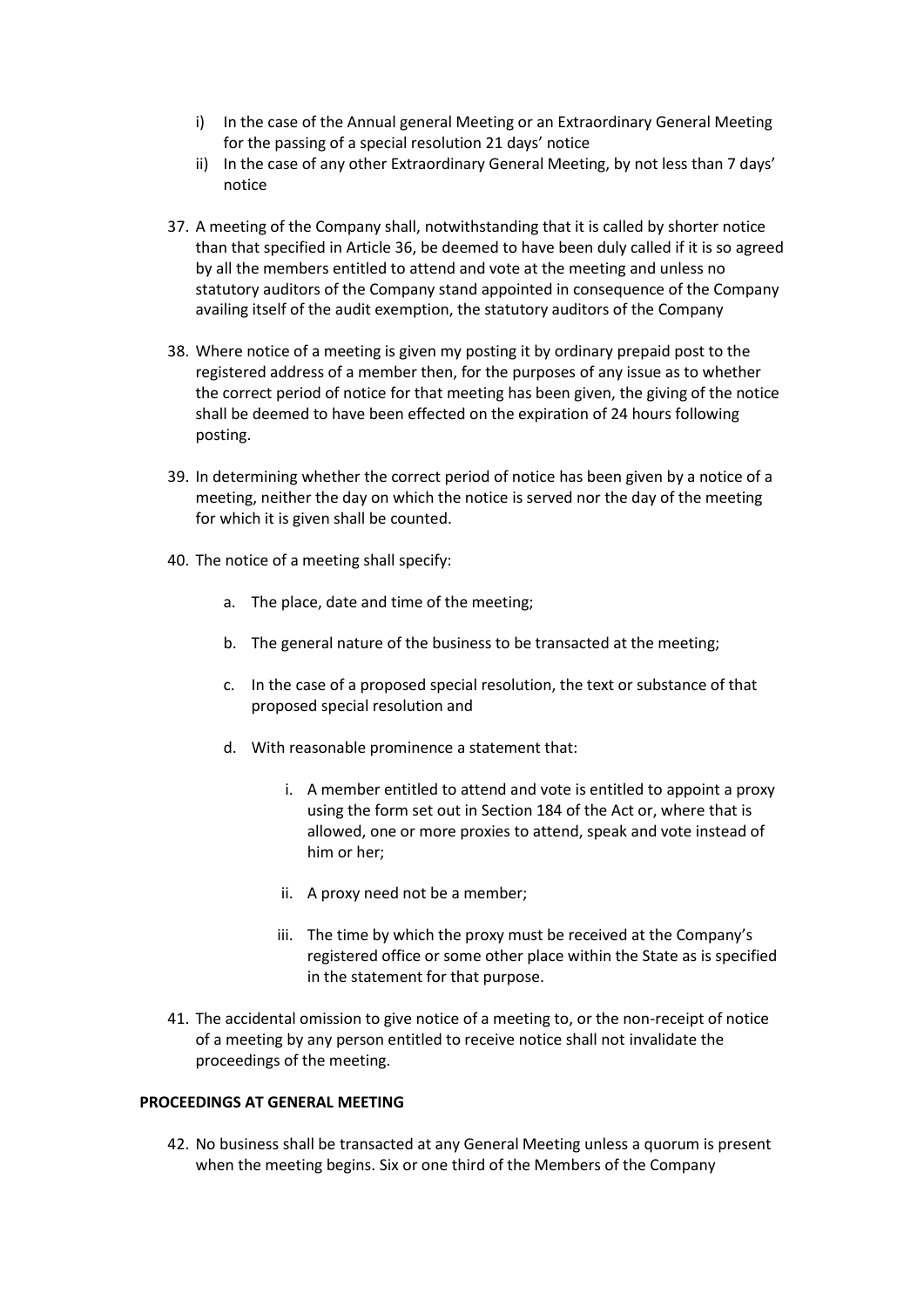whichever is the greater, whether present in person or by proxy shall constitute a quorum for the purpose of any General meeting of the Company properly convened.

- 43. If, within half an hour from the time appointed for a meeting, a quorum is not present, the meeting, if convened upon a requisition of members, shall be dissolved, in any other case it shall stand adjourned to the same day in the next week at the same time and place or such other place as the Chairperson may appoint and if at the adjourned meeting a quorum is not present within half an hour from the time appointed for the meeting, the members present shall be a quorum.
- 44. The Chairperson of the Board if present, shall preside as Chairperson of the meeting.
- 45. If the Chairperson of the Board is not present at any Meeting, the members present shall choose one of their number to be Chairperson.
- 46. The Chairperson may with the consent of any meeting at which a quorum is present adjourn the meeting from time to time and from place to place but no business shall be transacted at the adjourned meeting other than business left unfinished at the meeting of which the adjournment took place. When a meeting is adjourned for ten days or more notice of the adjourned meeting shall be given as in the case of the original meeting.
- 47. At any General Meeting a resolution put to the vote of the meeting shall be decided on a show of hands, unless a poll is demanded in accordance with Section 189 of the Act and a Declaration by the Chairperson that the resolution has on a show of hands been carried or carried unanimously, or by a particular majority, or lost, and an entry to that effect in the book of proceedings of the Company shall be conclusive evidence of the fact without proof of the number or the proportion of the votes recorded in favour of or against that resolution.
- 48. No addition, alteration or amendment shall be made to or in the provisions of these Articles of Association for the time being in force unless the same shall have been proposed as a Special Resolution at a General Meeting of the Company and adopted with not less than three-quarters of the members present voting in favour
- 49. For the purposes of these Articles any resolution deemed to be a Special Resolution shall be deemed not to be adopted unless not less than three quarters of the members present at the meeting at which the motion is proposed vote in favour of its adoption.

#### **VOTES OF MEMBERS AT GENERAL MEETINGS**

- 50. Each member at present in person and every proxy shall have one vote but such that no individual member shall have more than one vote.
- 51. No objection shall be raised to the qualification of any voter except at the meeting or adjourned meeting at which the vote objected to is given or tendered and every vote not disallowed at such meeting shall be valid for all purposes. Any such objection made in due time shall be referred to the Chairperson of the meeting, whose decision shall be final and conclusive.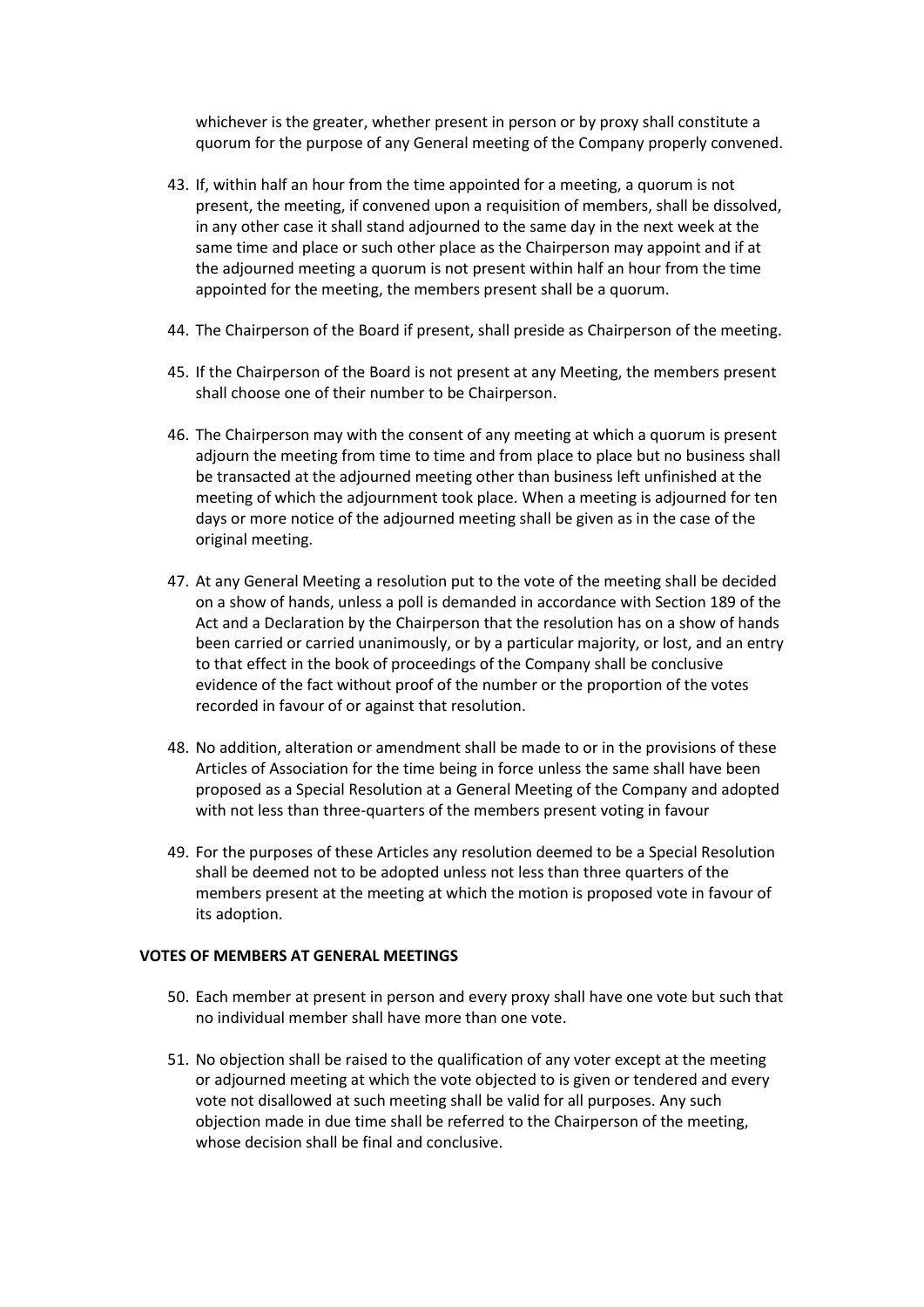- 52. Votes of members at General Meetings may be made by proxy provided that the Form of Proxy as set out at Article 50 below is duly signed by the member appointing the proxy and lodged with the Company in accordance with the requirements set out in the notice of the meeting.
- 53. The instrument appointing a proxy shall be in writing
	- a. Under the hand of the appointer or of his or her attorney duly authorised in writing and
	- b. If the appointer is a body corporate either under seal of the body corporate or under the hand of an officer or attorney of it duly authorised in writing.
- 54. The Instrument of Proxy and the power of attorney or other authority, if any, under which it is signed or a notarially certified copy of that power or authority shall be deposited at the registered office of the Company or at such other place within the State as is specified for that purpose in the notice convening the meeting, and shall be deposited not later than the following time –
	- a. 48 hours before the time for holding the meeting or adjourned meeting at which the person named in the instrument proposes to vote or
	- b. In the case of a poll, 48 hours before the time appointed for the taking of the poll.
- 55. The depositing of the Instrument of Proxy may, rather than its being effected by sending or delivering the instrument, be effected by communicating the instrument to the Company by electromagnetic means (as defined in Section 2 of the Act) and this article applies to the depositing of anything else referred to in the previous article.
- 56. An instrument appointing a proxy shall be in the following form or a form as near thereto as circumstances permit—

Tipperary Public Participation Network Operations Company Limited by Guarantee

[name of member] ("the Member") of [address of member] being a member of the Company hereby appoint/s [name and address of proxy] or failing him or her[name and address of alternative proxy] as the proxy of the Member to attend, speak and vote for the Member on behalf of the Member at the (annual or extraordinary, as the case may be) general meeting of the Company to be held on the [date of meeting] and at any adjournment of the meeting.

The proxy is to vote as follows:

Voting instructions to proxy

(Choice to be marked with an "X")

| .umbe<br>$\sim$ $\sim$<br>N | วนr | . | $\cdots$ |
|-----------------------------|-----|---|----------|
|                             |     |   |          |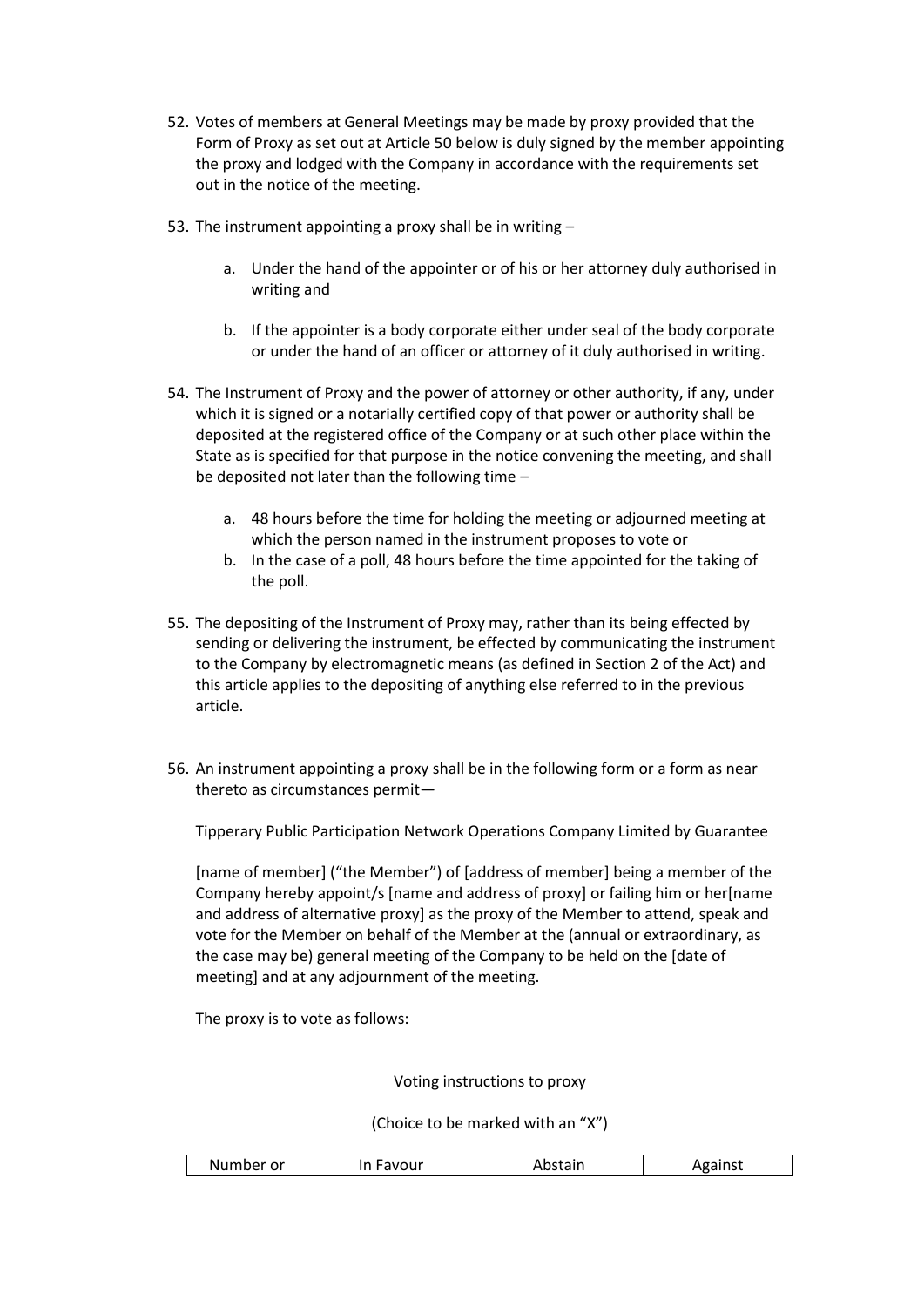| description of |  |  |
|----------------|--|--|
| resolution     |  |  |
|                |  |  |
|                |  |  |
|                |  |  |

Unless otherwise instructed the proxy will vote as he or she thinks fit.

Signature of Member \_\_\_\_\_\_\_\_\_\_\_\_\_\_\_\_\_\_\_\_\_\_\_\_\_\_\_\_\_\_\_\_\_\_\_\_\_\_\_\_\_\_\_\_\_\_\_

Dated (date) \_\_\_\_\_\_\_\_\_\_\_\_\_\_\_\_\_\_\_\_\_\_\_\_\_\_\_\_\_\_

#### **VOTING ON A POLL**

- 57. At any general meeting a poll may be demanded:
	- a. by the Chairperson of the meeting; or
	- b. by at least three members present in person or by proxy; or
	- c. by any member or members present in person or by proxy and representing not less than one-tenth of the total voting rights of all the members having the right to vote at the meeting.
- 58. The demand for a poll may be withdrawn.
- 59. A poll demanded on the election of a Chairperson or on a question of adjournment shall be taken forthwith.
- 60. A poll demanded on any other question shall be taken at such time as the Chairperson of the meeting directs, and any business other than that on which a poll is demanded may be proceeded with pending the taking of the poll.
- 61. The instrument appointing a proxy to vote at a meeting of the Company shall be deemed also to confer authority to demand or join in demanding a poll and, for the purposes of Articles 60 and 61 a demand by a person as a proxy for a member shall be the same as a demand of the member.
- 62. Where there is an equality of votes, whether on a show of hands or on a poll, the Chairperson of the meeting at which the show of hands takes place or at which the poll is demanded, shall be entitled to a second or casting vote.

#### **FINANCE**

63. The Board shall cause adequate accounting records to be kept. Adequate accounting records shall be deemed to have been maintained if they comply with Section 282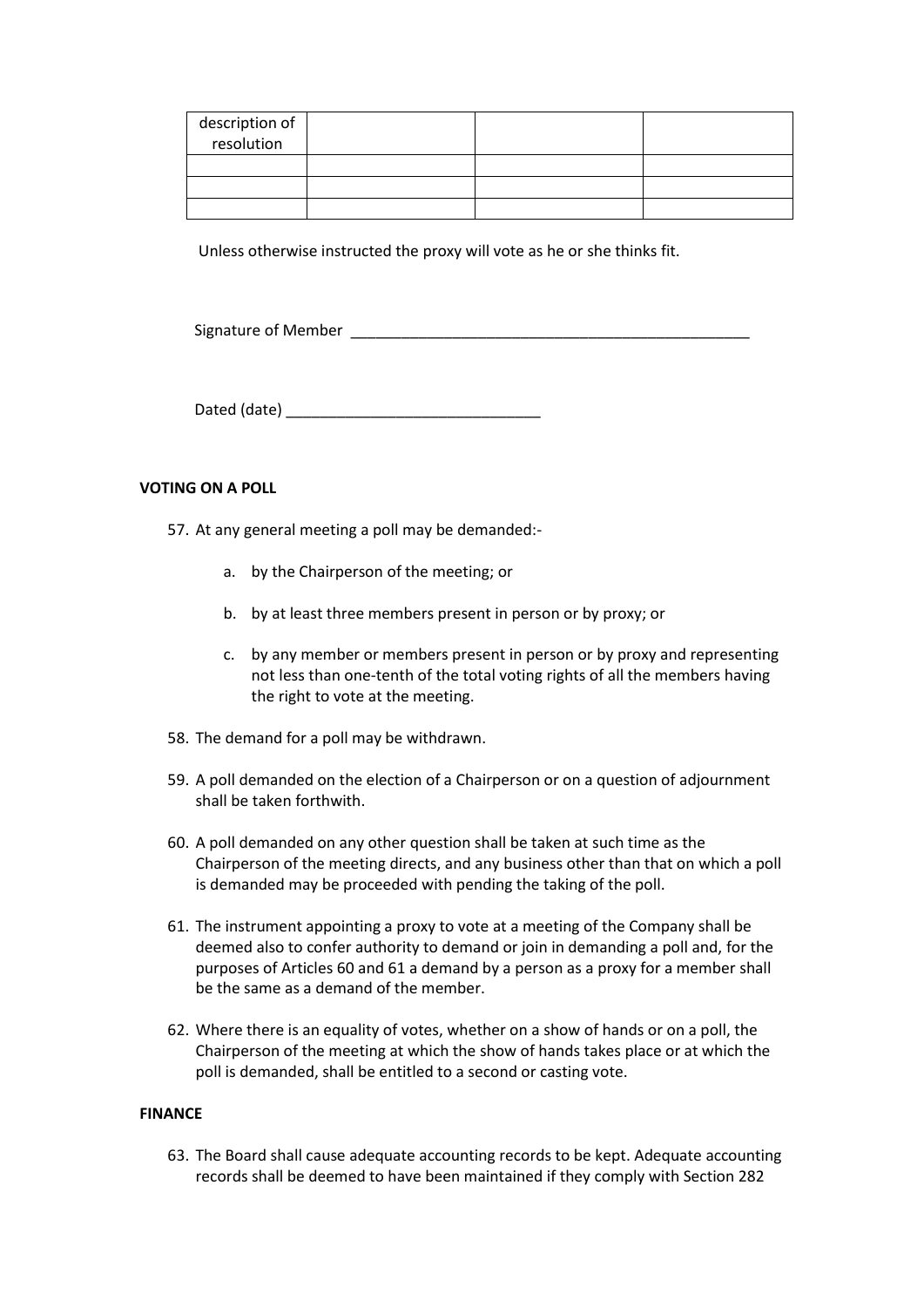(1) to 282 (3) of the Act and explain the Company's transactions and facilitate the preparation of financial statements that give a true and fair view of the assets, liabilities, financial position and profit or loss of the Company.

- 64. The accounting records shall be kept at the registered office of the Company or, subject to Section 283 of the Act, at such other place as the Board shall think fit and shall at all reasonable times be open to the inspection of the officers of the Company and by other persons entitled pursuant to the a Act.
- 65. The Board shall from time to time determine whether and to what extent and at what times and places and under what conditions and regulations the financial statements and accounting records of the Company or any of them shall be open to the inspection of members, not Directors and no member (not being a Board member) shall have any right of inspection of financial statement or accounting record of the Company, except as conferred by statute, this Constitution or authorised by the Board or by the Company in General Meeting.
- 66. The Board shall in accordance with the Act, cause to be prepared and placed before the Company's Annual General Meeting the statutory financial statements of the company, the Director's Report in relation to it, and the statutory auditor's report on those financial statements and the Director's report as are required by the Act to be prepared and laid before the Annual general Meeting of the Company.
- 67. A copy of the statutory financial statements of the company, the Director's Report in relation to it, and the statutory auditor's report on those financial statements and the Director's report, shall not less than 21 days before the date of the Annual General Meeting be sent to every person entitled under Section 338(1) of the Act to receive them.

#### **AUDIT**

68. Auditors shall be appointed and their duties regulated in accordance Chapters 18 and 19 of Part 6 of the Act.

#### **NOTICES**

- 69. A Notice may be given by the Company to any member by delivery either personally or by sending it to such person by post to the address (if any) within Ireland last supplied to the Company by the member as the address for the giving of notice to them. Notice may also be given by electronic means (as defined in Section 2(1) of the Act, by sending it to such electronic address as has last been supplied to the Company by the member as the e-mail or other electronic address for correspondence.
- 70. Where a notice is sent by post, service of the notice shall be deemed to be effected by properly addressing and pre-paying and posting a letter containing the notice and to have been effected at the expiration of twenty four hours after the letter containing the same was posted.

#### **THE SEAL**